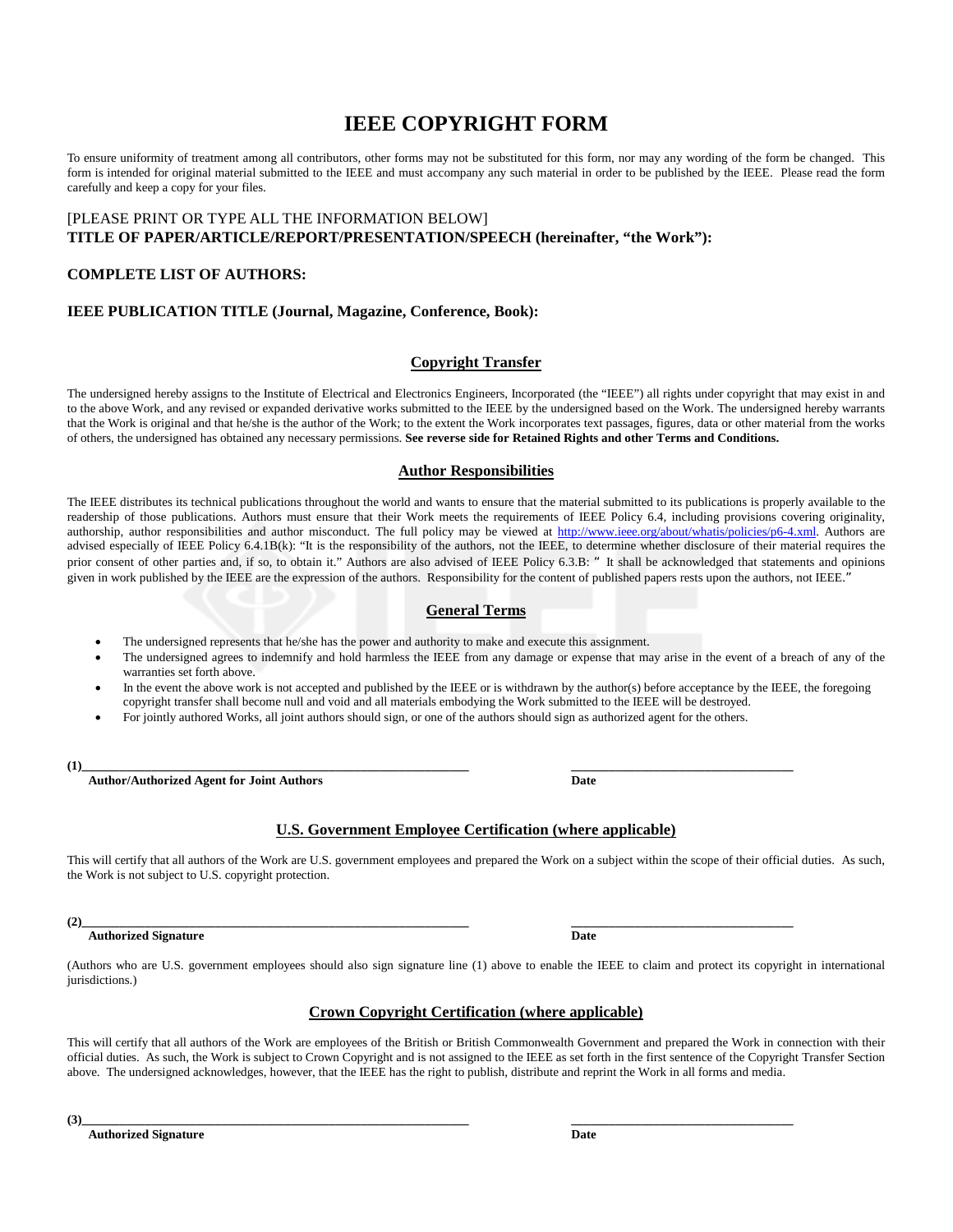(Authors who are British or British Commonwealth Government employees should also sign line (1) above to indicate their acceptance of all terms other than the copyright transfer.)

*rev. 121302*